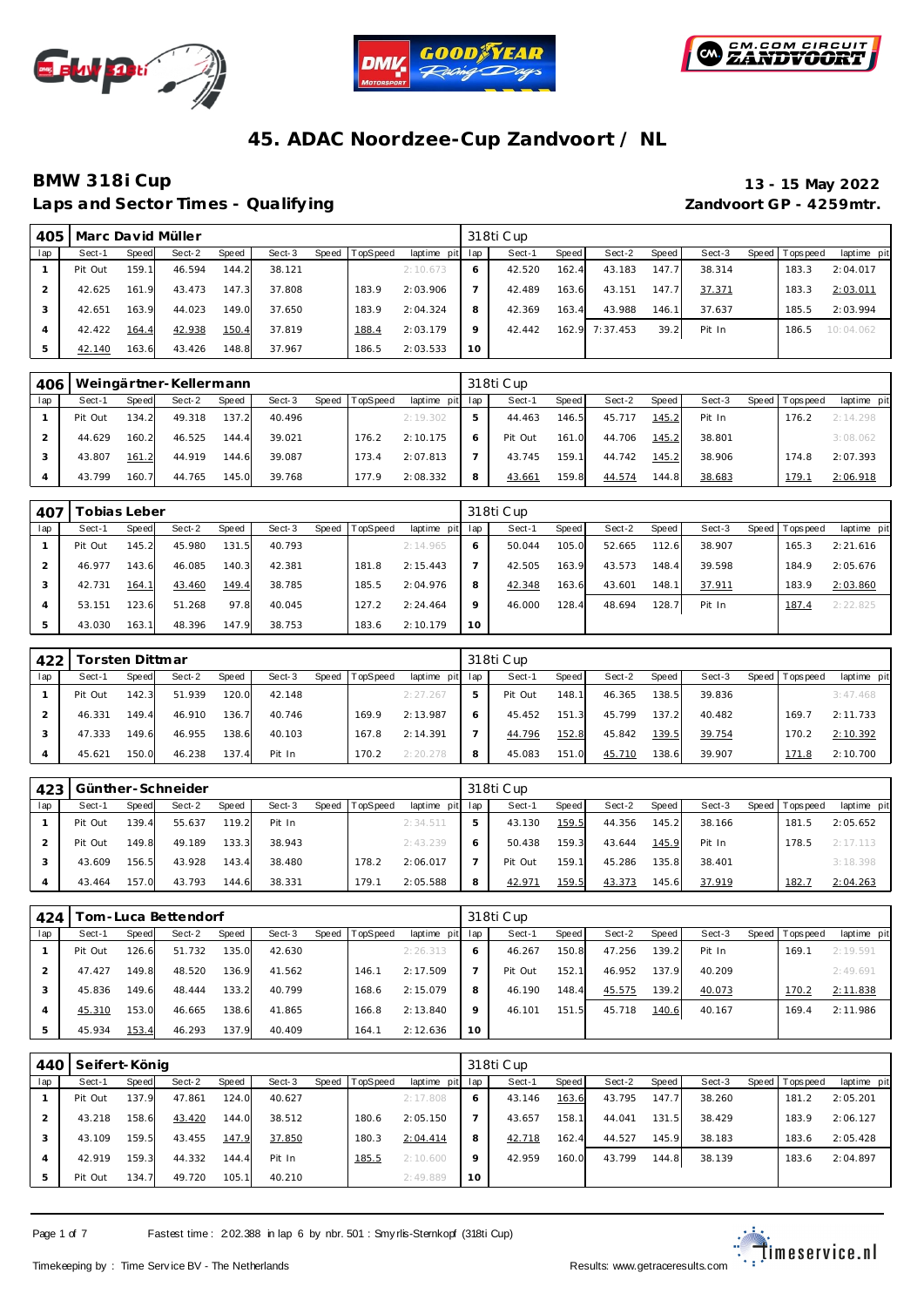





## **BMW 318i Cup 13 - 15 May 2022**

Laps and Sector Times - Qualifying *Laps and Sector Times - Qualifying* **Zandvoort GP - 4259mtr.** 

| 444 | Stefan Kohl |       |        |       |        |                |                 |         | 318ti Cup |       |        |       |        |                   |             |
|-----|-------------|-------|--------|-------|--------|----------------|-----------------|---------|-----------|-------|--------|-------|--------|-------------------|-------------|
| lap | Sect-1      | Speed | Sect-2 | Speed | Sect-3 | Speed TopSpeed | laptime pit lap |         | Sect-1    | Speed | Sect-2 | Speed | Sect-3 | Speed   Tops peed | laptime pit |
|     | Pit Out     | 135.2 | 50.843 | 135.0 | 42.168 |                | 2:23.558        |         | 43.951    | 157.2 | 45.574 | 144.2 | 38.791 | 171.3             | 2:08.316    |
|     | 45.412      | 151.5 | 47.464 | 139.7 | 39.751 | 163.3          | 2:12.627        |         | 43.465    | 157.4 | 44.925 | 142.5 | 38.728 | 176.5             | 2:07.118    |
|     | 44.783      | 157.0 | 45.898 | 139.7 | 39.615 | 165.3          | 2:10.296        | 8       | 43.670    | 157.9 | 44.795 | 143.4 | 38.629 | 176.2             | 2:07.094    |
|     | 44.398      | 155.2 | 45.583 | 140.6 | 39.268 | 169.9          | 2:09.249        | $\circ$ | 43.381    | 158.8 | 44.339 | 144.0 | 38.517 | 174.0             | 2:06.237    |
|     | 43.964      | 156.3 | 46.233 | 144.4 | 38.796 | 172.6          | 2:08.993        | 10      |           |       |        |       |        |                   |             |

| 454 | Grimm-Dambach |       |        |       |        |       |          |                 |         | 318ti Cup |       |        |       |        |                 |             |
|-----|---------------|-------|--------|-------|--------|-------|----------|-----------------|---------|-----------|-------|--------|-------|--------|-----------------|-------------|
| lap | Sect-1        | Speed | Sect-2 | Speed | Sect-3 | Speed | TopSpeed | laptime pit lap |         | Sect-1    | Speed | Sect-2 | Speed | Sect-3 | Speed Tops peed | laptime pit |
|     | Pit Out       | 145.7 | 49.135 | 142.9 | 39.619 |       |          | 2:18.732        |         | 43.267    | 158.8 | 44.103 | 144.0 | 38.585 | 179.1           | 2:05.955    |
|     | 47.279        | 136.5 | 48.685 | 129.5 | 41.166 |       | 168.6    | 2:17.130        |         | 43.346    | 159.1 | 44.073 | 145.0 | 38.345 | 178.5           | 2:05.764    |
|     | 43.347        | 159.3 | 44.927 | 144.0 | 40.259 |       | 179.1    | 2:08.533        | 8       | 43.347    | 160.0 | 55.418 | 96.4  | 46.912 | 181.2           | 2:25.677    |
|     | 45.957        | 141.5 | 48.329 | 136.4 | 43.434 |       | 172.6    | 2:17.720        | $\circ$ | 43.496    | 158.6 | 44.402 | 144.6 | 38.623 | 177.7           | 2:06.521    |
| .5  | 43.404        | 159.1 | 44.937 | 142.1 | 38.948 |       | 178.5    | 2:07.289        | 10      |           |       |        |       |        |                 |             |

| 455 | Hellmich-Spitzer |       |        |       |        |       |          |                 |          | 318ti Cup |       |        |       |        |                   |             |
|-----|------------------|-------|--------|-------|--------|-------|----------|-----------------|----------|-----------|-------|--------|-------|--------|-------------------|-------------|
| lap | Sect-1           | Speed | Sect-2 | Speed | Sect-3 | Speed | TopSpeed | laptime pit lap |          | Sect-1    | Speed | Sect-2 | Speed | Sect-3 | Speed   Tops peed | laptime pit |
|     | Pit Out          | 145.0 | 50.064 | 126.8 | 42.659 |       |          | 2: 23.511       |          | 43.748    | 158.1 | 44.695 | 145.2 | 38.856 | 179.4             | 2:07.299    |
|     | 45.737           | 155.6 | 46.330 | 144.0 | 39.340 |       | 169.1    | 2:11.407        |          | 43.671    | 157.7 | 44.736 | 145.2 | 38.841 | 177.9             | 2:07.248    |
|     | 44.334           | 157.9 | 45.812 | 144.6 | 40.358 |       | 177.1    | 2:10.504        | 8        | 43.713    | 157.4 | 44.547 | 145.4 | 38.647 | 178.2             | 2:06.907    |
| 4   | 44.947           | 155.6 | 45.382 | 144.6 | 40.390 |       | 172.3    | 2:10.719        | $\Omega$ | 43.605    | 158.4 | 44.935 | 144.8 | 38.910 | 177.9             | 2:07.450    |
| 5   | 44.375           | 156.5 | 45.333 | 144.6 | 39.643 |       | 176.2    | 2:09.351        | 10       |           |       |        |       |        |                   |             |

| 456 | Markus Noelken |       |        |       |        |       |          |                 |   | 318ti Cup |              |        |       |        |                 |             |
|-----|----------------|-------|--------|-------|--------|-------|----------|-----------------|---|-----------|--------------|--------|-------|--------|-----------------|-------------|
| lap | Sect-1         | Speed | Sect-2 | Speed | Sect-3 | Speed | TopSpeed | laptime pit lap |   | Sect-1    | <b>Speed</b> | Sect-2 | Speed | Sect-3 | Speed Tops peed | laptime pit |
|     | Pit Out        | 137.6 | 50.530 | 133.5 | 41.374 |       |          | 2:25.122        |   | 45.584    | 153.2        | 45.852 | 140.6 | Pit In | 164.            | 2:15.645    |
|     | 45.475         | 153.2 | 46.027 | 139.7 | 39.694 |       | 162.3    | 2:11.196        |   | Pit Out   | 145.7        | 47.929 | 137.9 | 40.522 |                 | 3:16.667    |
|     | 45.113         | 153.4 | 45.873 | 140.3 | 39.600 |       | 167.3    | 2:10.586        |   | 45.769    | 151.5        | 46.896 | 138.6 | 39.785 | 167.6           | 2:12.450    |
|     | 45.310         | 156.3 | 46.988 | 139.2 | 40.810 |       | 164.8    | 2:13.108        | 8 | 45.183    | 151.         | 47.951 | 140.4 | Pit In | 169.7           | 2:18.418    |

|     | 466   Luka-Max Pierschke |       |              |       |        |       |          |                 |     | 318ti Cup |       |               |       |        |                 |             |
|-----|--------------------------|-------|--------------|-------|--------|-------|----------|-----------------|-----|-----------|-------|---------------|-------|--------|-----------------|-------------|
| lap | Sect-1                   | Speed | Sect-2       | Speed | Sect-3 | Speed | TopSpeed | laptime pit lap |     | Sect-1    | Speed | Sect-2        | Speed | Sect-3 | Speed Tops peed | laptime pit |
|     | Pit Out                  | 140.3 | 48.664       | 140.3 | 40.101 |       |          | 2:20.356        |     | 43.090    | 158.6 | 44.006        | 144.8 | 38.658 | 180.9           | 2:05.754    |
|     | 44.363                   | 155.6 | 44.632 142.5 |       | 38.815 |       | 167.1    | 2:07.810        | 5   | 54.742    |       | 85.4 1:04.488 | 95.5  | Pit In | 182.7           | 2:53.001    |
|     | 43.477                   | 157.4 | 45.172       | 126.9 | 38.975 |       | 176.2    | 2:07.624        | - 6 |           |       |               |       |        |                 |             |

|     | 470   Carlo Jesse |       |        |       |        |       |                 |             |         | 318ti Cup |       |        |       |        |                 |             |
|-----|-------------------|-------|--------|-------|--------|-------|-----------------|-------------|---------|-----------|-------|--------|-------|--------|-----------------|-------------|
| lap | Sect-1            | Speed | Sect-2 | Speed | Sect-3 | Speed | <b>TopSpeed</b> | laptime pit | lap     | Sect-1    | Speed | Sect-2 | Speed | Sect-3 | Speed Tops peed | laptime pit |
|     | Pit Out           | 135.5 | 50.349 | 131.4 | 41.020 |       |                 | 2: 23.373   | O       | 43.733    | 160.2 | 44.638 | 145.6 | 38.607 | 175.1           | 2:06.978    |
|     | 45.186            | 155.8 | 45.925 | 142.7 | 40.538 |       | 170.2           | 2:11.649    |         | 45.078    | 150.2 | 45.550 | 144.2 | Pit In | 174.8           | 2:13.661    |
| 3   | 44.292            | 160.0 | 45.256 | 143.2 | 39.512 |       | 169.7           | 2:09.060    | 8       | Pit Out   | 157.7 | 49.707 | 139.5 | 39.579 |                 | 3:27.220    |
| 4   | 43.945            | 160.0 | 45.596 | 139.7 | 39.649 |       | 176.5           | 2:09.190    | $\circ$ | 43.495    | 159.5 | 44.452 | 143.8 | 38.338 | 177.9           | 2:06.285    |
| 5   | 43.718            | 160.2 | 44.595 | 144.6 | 38.486 |       | 173.4           | 2:06.799    | 10      |           |       |        |       |        |                 |             |

| 47 <sup>1</sup> | Brügge-Hellberg |        |        |       |        |         |                 |                 |         | 318ti Cup |       |        |       |        |                   |              |
|-----------------|-----------------|--------|--------|-------|--------|---------|-----------------|-----------------|---------|-----------|-------|--------|-------|--------|-------------------|--------------|
| lap             | Sect-1          | Speed  | Sect-2 | Speed | Sect-3 | Speed 1 | <b>TopSpeed</b> | laptime pit lap |         | Sect-1    | Speed | Sect-2 | Speed | Sect-3 | Speed   Tops peed | laptime pit  |
|                 | Pit Out         | 144.0  | 45.450 | 140.6 | 38.658 |         |                 | 2:12.244        | 6       | 42.523    | 160.0 | 44.066 | 148.4 | Pit In | 181.5             | 2:08.994     |
|                 | 43.155          | 157.7  | 43.620 | 144.0 | 38.937 |         | 176.2           | 2:05.712        |         | Pit Out   | 159.3 | 43.365 | 146.7 | 38.244 |                   | 3:21.882     |
|                 | 42.580          | 159.3  | 43.509 | 143.2 | 38.160 |         | 180.0           | 2:04.249        | 8       | 43.257    | 160.2 | 43.959 | 143.4 | 38.110 | 184.9             | 2:05.326     |
|                 | 43.057          | 161.4  | 43.682 | 145.6 | 37.839 |         | 177.9           | 2:04.578        | $\circ$ | 42.406    | 159.5 | 43.540 | 145.4 | 37.858 | 180.9             | $2:03.804$ D |
|                 | 42.608          | 159.11 | 43.563 | 145.7 | 38.117 |         | 181.5           | 2:04.288        | 10      |           |       |        |       |        |                   |              |

Page 2 of 7 Fastest time : 202.388 in lap 6 by nbr. 501 : Smy rlis-Sternkopf (318ti Cup)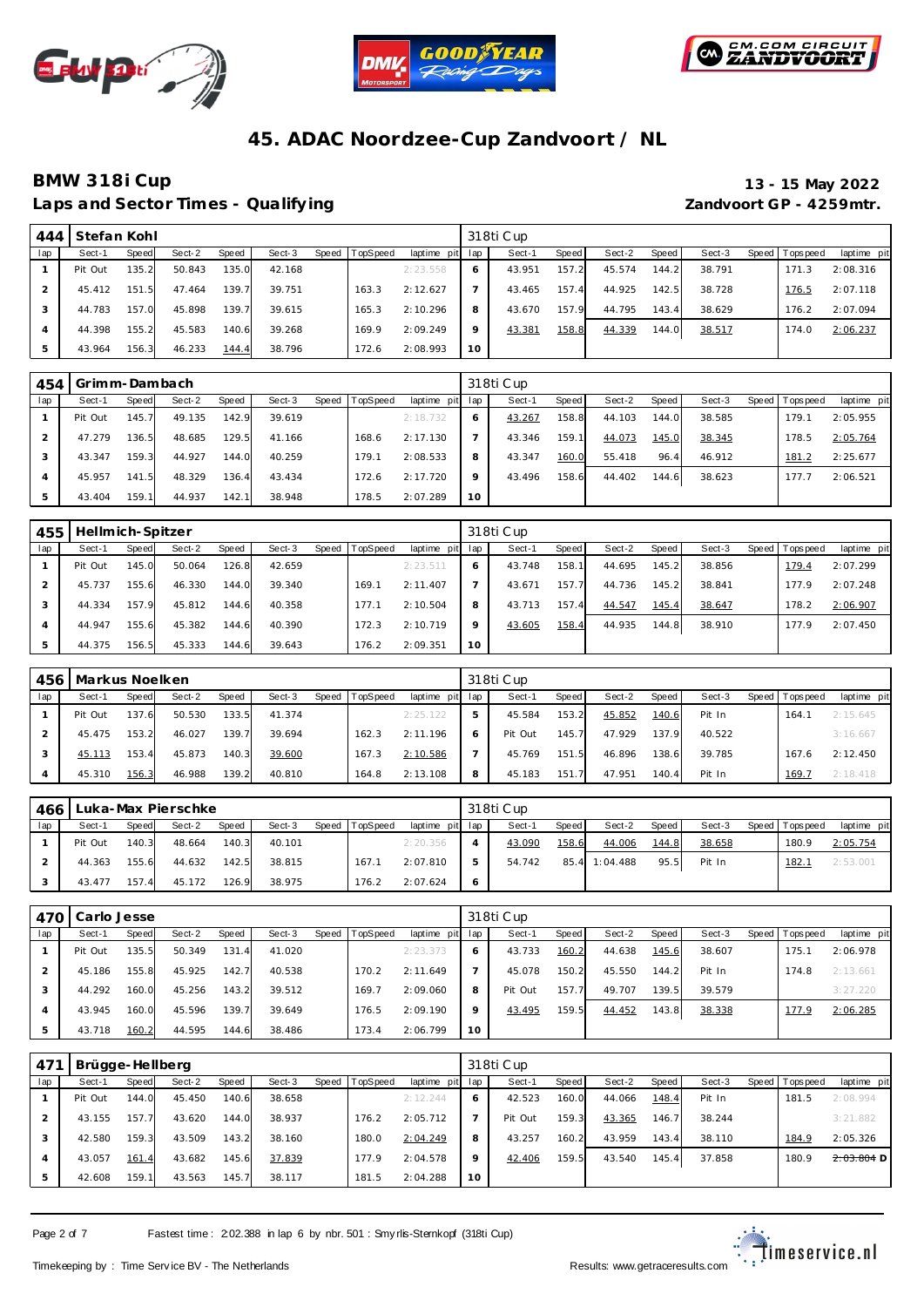





Laps and Sector Times - Qualifying *Laps and Sector Times - Qualifying* **Zandvoort GP - 4259mtr.** 

# **BMW 318i Cup 13 - 15 May 2022**

| 473 | Jakob-Dühnen |       |        |       |        |           |                 |                 |         | 318ti Cup |       |        |       |        |                 |             |
|-----|--------------|-------|--------|-------|--------|-----------|-----------------|-----------------|---------|-----------|-------|--------|-------|--------|-----------------|-------------|
| lap | Sect-1       | Speed | Sect-2 | Speed | Sect-3 | Speed   T | <b>TopSpeed</b> | laptime pit lap |         | Sect-1    | Speed | Sect-2 | Speed | Sect-3 | Speed Tops peed | laptime pit |
|     | Pit Out      | 135.2 | 48.478 | 131.4 | 40.717 |           |                 | 2:19.997        |         | Pit Out   | 156.7 | 45.843 | 119.7 | 39.528 |                 | 3:46.412    |
|     | 45.188       | 153.4 | 44.864 | 142.5 | 39.099 |           | 173.4           | 2:09.151        |         | 43.968    | 156.7 | 44.426 | 143.8 | 38.618 | 177.7           | 2:07.012    |
|     | 43.737       | 157.7 | 44.269 | 143.8 | 38.411 |           | 177.4           | 2:06.417        | 8       | 43.792    | 157.0 | 44.100 | 144.0 | 38.523 | 180.3           | 2:06.415    |
|     | 44.593       | 155.2 | 45.804 | 119.5 | 39.771 |           | 181.2           | 2:10.168        | $\circ$ | 43.700    | 157.9 | 44.817 | 143.2 | 38.646 | 177.7           | 2:07.163    |
|     | 43.916       | 157.4 | 44.385 | 144.4 | Pit In |           | 180.9           | 2:12.197        | 10      |           |       |        |       |        |                 |             |

|     | 474   Sub7BTG-Thiessen |       |        |       |        |       |          |                 |   | 318ti Cup |       |        |        |        |                 |             |
|-----|------------------------|-------|--------|-------|--------|-------|----------|-----------------|---|-----------|-------|--------|--------|--------|-----------------|-------------|
| lap | Sect-1                 | Speed | Sect-2 | Speed | Sect-3 | Speed | TopSpeed | laptime pit lap |   | Sect-1    | Speed | Sect-2 | Speed  | Sect-3 | Speed Tops peed | laptime pit |
|     | Pit Out                | 108.3 | 59.182 | 114.2 | 43.186 |       |          | 2:43.367        |   | Pit Out   | 118.4 | 58.346 | 108.4  | 45.220 |                 | 6:42.160    |
|     | 46.902                 | 146.3 | 48.596 | 137.2 | 40.441 |       | 155.0    | 2:15.939        | 5 | 47.571    | 146.7 | 50.956 | 136.2  | 40.951 | 164.1           | 2:19.478    |
|     | 45.947                 | 152.5 | 47.754 | 138.1 | Pit In |       | 161.6    | 3:32.519        | 6 | 46.367    | 144.0 | 46.893 | 137.11 | 40.175 | 167.1           | 2:13.435    |

| 481 |         |       | Butzbach-Butzbach |       |        |       |          |                 |         | 318ti Cup |       |        |       |        |                 |             |
|-----|---------|-------|-------------------|-------|--------|-------|----------|-----------------|---------|-----------|-------|--------|-------|--------|-----------------|-------------|
| lap | Sect-1  | Speed | Sect-2            | Speed | Sect-3 | Speed | TopSpeed | laptime pit lap |         | Sect-1    | Speed | Sect-2 | Speed | Sect-3 | Speed Tops peed | laptime pit |
|     | Pit Out | 116.1 | 50.061            | 132.2 | 41.415 |       |          | 2:23.758        | 6       | 43.160    | 163.6 | 51.286 | 105.8 | 39.550 | 183.9           | 2:13.996    |
|     | 44.349  | 158.1 | 44.661            | 146.7 | 38.189 |       | 172.9    | 2:07.199        |         | 42.920    | 162.7 | 44.370 | 148.1 | 38.478 | 185.2           | 2:05.768    |
|     | 43.318  | 163.4 | 45.464            | 107.0 | 41.057 |       | 164.5    | 2:09.839        | 8       | 43.437    | 162.2 | 44.569 | 147.9 | 38.248 | 182.7           | 2:06.254    |
|     | 43.112  | 162.7 | 44.146            | 148.1 | 38.505 |       | 185.5    | 2:05.763        | $\circ$ | 43.153    | 163.1 | 44.076 | 149.4 | 38.717 | 183.3           | 2:05.946    |
| 5   | 43.007  | 163.1 | 44.324            | 147.9 | 38.467 |       | 182.4    | 2:05.798        | 10      | 42.897    | 162.9 | 44.179 | 148.8 | 38.226 | 184.6           | 2:05.302    |

| 482 | Hassa-Hassa |       |        |       |        |       |          |                 |              | 318ti Cup |       |        |       |        |                 |             |
|-----|-------------|-------|--------|-------|--------|-------|----------|-----------------|--------------|-----------|-------|--------|-------|--------|-----------------|-------------|
| lap | Sect-1      | Speed | Sect-2 | Speed | Sect-3 | Speed | TopSpeed | laptime pit lap |              | Sect-1    | Speed | Sect-2 | Speed | Sect-3 | Speed Tops peed | laptime pit |
|     | Pit Out     | 145.7 | 50.168 | 141.9 | 40.021 |       |          | 2:21.063        | <sub>6</sub> | 44.033    | 158.6 | 44.414 | 145.4 | 38.724 | 178.8           | 2:07.171    |
|     | 44.267      | 157.0 | 44.700 | 144.8 | 38.698 |       | 172.1    | 2:07.665        |              | 43.755    | 158.6 | 44.321 | 146.3 | 38.524 | 180.6           | 2:06.600    |
|     | 44.458      | 156.1 | 44.306 | 145.2 | 38.799 |       | 165.0    | 2:07.563        | 8            | 43.585    | 160.7 | 44.960 | 146.9 | 39.063 | 180.0           | 2:07.608    |
|     | 43.755      | 158.8 | 44.216 | 145.2 | 39.609 |       | 178.8    | 2:07.580        | $\circ$      | 48.184    | 146.3 | 46.837 | 122.0 | 39.195 | 172.6           | 2:14.216    |
|     | 43.743      | 158.8 | 44.276 | 144.4 | 38.855 |       | 177.9    | 2:06.874        | 10           | 43.936    | 158.1 | 44.349 | 143.8 | 41.163 | 177.1           | 2:09.448    |

| 486 | Werner-Kunze |       |        |       |        |       |          |                 |         | 318ti Cup |       |        |       |        |                 |             |
|-----|--------------|-------|--------|-------|--------|-------|----------|-----------------|---------|-----------|-------|--------|-------|--------|-----------------|-------------|
| lap | Sect-1       | Speed | Sect-2 | Speed | Sect-3 | Speed | TopSpeed | laptime pit lap |         | Sect-1    | Speed | Sect-2 | Speed | Sect-3 | Speed Tops peed | laptime pit |
|     | Pit Out      | 137.8 | 50.539 | 134.0 | 41.082 |       |          | 2:25.021        | 6       | 44.024    | 160.2 | 45.532 | 144.0 | Pit In | 179.            | 2:13.404    |
|     | 44.807       | 157.2 | 46.941 | 132.4 | 39.591 |       | 171.8    | 2:11.339        |         | Pit Out   | 156.5 | 44.564 | 145.9 | 39.780 |                 | 3:09.909    |
|     | 43.880       | 158.6 | 44.907 | 143.6 | 38.645 |       | 177.7    | 2:07.432        | 8       | 44.294    | 157.4 | 45.941 | 133.5 | 38.901 | 174.8           | 2:09.136    |
|     | 43.804       | 158.4 | 44.460 | 138.5 | 41.146 |       | 178.2    | 2:09.410        | $\circ$ | 43.514    | 159.3 | 45.186 | 140.4 | 38.602 | 183.9           | 2:07.302    |
|     | 43.833       | 159.3 | 45.131 | 143.8 | 42.116 |       | 178.8    | 2:11.080        | 10      |           |       |        |       |        |                 |             |

| 489 |         |       | Cavelty-Kragenings |       |        |       |          |                 |              | 318ti Cup |              |        |       |        |                 |             |
|-----|---------|-------|--------------------|-------|--------|-------|----------|-----------------|--------------|-----------|--------------|--------|-------|--------|-----------------|-------------|
| lap | Sect-1  | Speed | Sect-2             | Speed | Sect-3 | Speed | TopSpeed | laptime pit lap |              | Sect-1    | <b>Speed</b> | Sect-2 | Speed | Sect-3 | Speed Tops peed | laptime pit |
|     | Pit Out | 134.7 | 51.810             | 105.6 | 45.114 |       |          | 2:29.641        | <sub>6</sub> | 44.714    | 145.9        | 44.670 | 139.4 | 39.770 | 169.4           | 2:09.154    |
|     | 50.374  | 139.4 | 49.250             | 133.5 | 39.890 |       | 141.9    | 2:19.514        |              | 44.923    | 145.2        | 44.722 | 140.3 | 39.118 | 162.3           | 2:08.763    |
|     | 44.783  | 151.3 | 49.041             | 136.9 | 42.078 |       | 166.6    | 2:15.902        | 8            | 44.172    | 147.7        | 44.130 | 139.9 | 39.126 | 171.5           | 2:07.428    |
|     | 44.764  | 148.8 | 44.920             | 135.8 | 40.525 |       | 167.8    | 2:10.209        | $\circ$      | 44.795    | 147.3        | 44.406 | 139.5 | 39.197 | 162.7           | 2:08.398    |
|     | 45.404  | 151.5 | 44.346             | 142.1 | 39.440 |       | 171.8    | 2:09.190        | 10           |           |              |        |       |        |                 |             |

| 498            |         |       | Schnurbusch-Walter |       |        |       |          |             |                 | 318ti Cup |       |        |       |        |                |             |
|----------------|---------|-------|--------------------|-------|--------|-------|----------|-------------|-----------------|-----------|-------|--------|-------|--------|----------------|-------------|
| lap            | Sect-1  | Speed | Sect-2             | Speed | Sect-3 | Speed | TopSpeed | laptime pit | lap             | Sect-1    | Speed | Sect-2 | Speed | Sect-3 | Speed Topspeed | laptime pit |
|                | Pit Out | 139.5 | 47.170             | 138.5 | 39.837 |       |          | 2:14.874    | 6               | 42.180    | 162.2 | 42.993 | 146.3 | 37.810 | 182.7          | 2:02.983    |
|                | 42.726  | 160.7 | 43.352             | 146.7 | 39.406 |       | 179.4    | 2:05.484    |                 | 42.135    | 162.2 | 42.884 | 146.9 | 37.644 | 182.7          | 2:02.663    |
|                | 42.270  | 163.4 | 43.174             | 147.3 | 37.544 |       | 183.0    | 2:02.988    | 8               | 42.623    | 151.9 | 44.313 | 146.3 | 37.833 | 183.6          | 2:04.769    |
| $\overline{4}$ | 43.887  | 159.8 | 43.415             | 145.9 | 38.159 |       | 184.9    | 2:05.461    | $\mathsf Q$     | 42.524    | 157.7 | 43.486 | 143.2 | 38.155 | 183.3          | 2:04.165    |
| 5              | 42.439  | 161.4 | 42.989             | 146.7 | 37.684 |       | 181.5    | 2:03.112    | 10 <sup>°</sup> | 42.819    | 147.7 | 50.509 | 124.1 | Pit In | 179.7          | 2:21.212    |

Page 3 of 7 Fastest time : 202.388 in lap 6 by nbr. 501 : Smy rlis-Sternkopf (318ti Cup)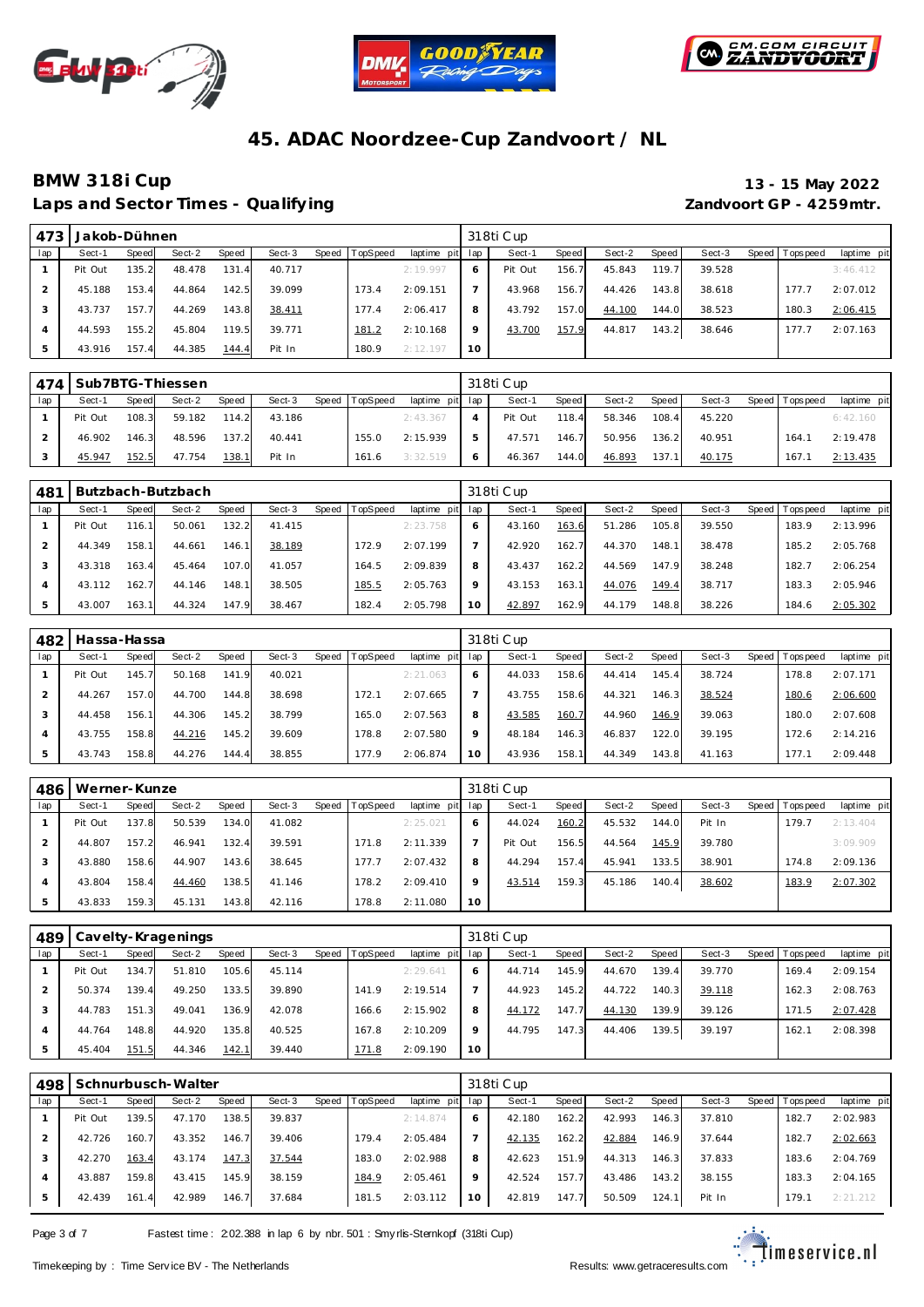





### **BMW 318i Cup 13 - 15 May 2022** Laps and Sector Times - Qualifying *Laps and Sector Times - Qualifying* **Zandvoort GP - 4259mtr.**

| 499 | Adrian Rziczny |        |        |       |        |       |          |                 |         | 318ti Cup |       |        |       |        |       |            |             |
|-----|----------------|--------|--------|-------|--------|-------|----------|-----------------|---------|-----------|-------|--------|-------|--------|-------|------------|-------------|
| lap | Sect-1         | Speed  | Sect-2 | Speed | Sect-3 | Speed | TopSpeed | laptime pit lap |         | Sect-1    | Speed | Sect-2 | Speed | Sect-3 | Speed | Tops pee d | laptime pit |
|     | Pit Out        | 139.9  | 46.828 | 137.1 | 41.989 |       |          | 2:16.286        | O       | 43.244    | 159.8 | 45.616 | 139.9 | 39.669 |       | 177.9      | 2:08.529    |
|     | 44.630         | 158.4  | 46.147 | 141.4 | 39.261 |       | 169.4    | 2:10.038        |         | 43.759    | 155.4 | 43.866 | 142.5 | 38.634 |       | 179.1      | 2:06.259    |
|     | 43.404         | 157.2  | 43.952 | 140.8 | 38.577 |       | 176.5    | 2:05.933        | 8       | 43.411    | 156.7 | 45.597 | 143.0 | 38.668 |       | 175.4      | 2:07.676    |
|     | 44.582         | 159.11 | 44.075 | 142.1 | 38.934 |       | 176.8    | 2:07.591        | $\circ$ | 43.740    | 156.7 | 44.629 | 141.0 | 38.696 |       | 175.7      | 2:07.065    |
|     | 43.544         | 157.7  | 44.777 | 138.3 | 38.908 |       | 178.5    | 2:07.229        | 10      | 44.352    | 154.9 | 44.576 | 141.4 | 39.583 |       | 176.5      | 2:08.511    |

| 500 |         |       | Justin Wichmann |       |        |       |          |                 |         | 318ti Cup |       |        |       |        |                 |             |
|-----|---------|-------|-----------------|-------|--------|-------|----------|-----------------|---------|-----------|-------|--------|-------|--------|-----------------|-------------|
| lap | Sect-1  | Speed | Sect-2          | Speed | Sect-3 | Speed | TopSpeed | laptime pit lap |         | Sect-1    | Speed | Sect-2 | Speed | Sect-3 | Speed Tops peed | laptime pit |
|     | Pit Out | 143.0 | 48.124          | 140.8 | 40.540 |       |          | 2:18.746        | 6       | 42.433    | 161.0 | 43.149 | 146.7 | 38.099 | 182.7           | 2:03.681    |
|     | 43.049  | 159.3 | 43.662          | 143.2 | 37.926 |       | 179.4    | 2:04.637        |         | 42.264    | 161.7 | 48.618 | 145.4 | 37.967 | 183.0           | 2:08.849    |
|     | 42.270  | 160.7 | 43.045          | 145.4 | 37.510 |       | 182.1    | 2:02.825        | 8       | 42.513    | 163.1 | 43.582 | 145.9 | 37.589 | 187.7           | 2:03.684    |
| 4   | 42.711  | 161.0 | 43.293          | 147.7 | Pit In |       | 183.6    | 2:09.559        | $\circ$ | 42.105    | 161.7 | 43.313 | 145.9 | 38.084 | 183.9           | 2:03.502    |
| 5   | Pit Out | 161.4 | 43.384          | 146.3 | 38.733 |       |          | 2:38.148        | 10      |           |       |        |       |        |                 |             |

| .50 <sup>1</sup> |         |       | Smyrlis-Sternkopf |       |        |       |          |             |     | 318ti Cup |              |        |        |        |       |           |             |
|------------------|---------|-------|-------------------|-------|--------|-------|----------|-------------|-----|-----------|--------------|--------|--------|--------|-------|-----------|-------------|
| lap              | Sect-1  | Speed | Sect-2            | Speed | Sect-3 | Speed | TopSpeed | laptime pit | lap | Sect-1    | <b>Speed</b> | Sect-2 | Speed  | Sect-3 | Speed | Tops peed | laptime pit |
|                  | Pit Out | 147.7 | 45.820            | 141.4 | 38.086 |       |          | 2:12.073    | 6   | 41.974    | 162.9        | 42.789 | 148.4  | 37.625 |       | 183.0     | 2:02.388    |
|                  | 42.252  | 161.7 | 42.802            | 146.7 | 37.760 |       | 178.8    | 2:02.814    |     | 42.177    | 164.1        | 44.187 | 145.9  | Pit In |       | 183.6     | 2:07.676    |
|                  | 42.239  | 160.5 | 48.126            | 105.9 | 40.655 |       | 179.7    | 2:11.020    | 8   | Pit Out   | 162.9        | 52.417 | 127.4  | 38.310 |       |           | 2:42.069    |
|                  | 42.121  | 161.2 | 42.969            | 146.3 | 37.880 |       | 180.6    | 2:02.970    | Q   | 42.137    | 162.2        | 46.668 | 110.71 | 39.934 |       | 180.6     | 2:08.739    |
|                  | 42.323  | 161.7 | 42.967            | 147.3 | 37.673 |       | 181.5    | 2:02.963    | 10  | 42.239    | 162.4        | 43.063 | 147.1  | 37.383 |       | 182.1     | 2:02.685    |

| 502 | Voss-Otto |       |        |       |        |       |          |             |     | 318ti Cup |       |        |       |        |       |          |             |
|-----|-----------|-------|--------|-------|--------|-------|----------|-------------|-----|-----------|-------|--------|-------|--------|-------|----------|-------------|
| lap | Sect-1    | Speed | Sect-2 | Speed | Sect-3 | Speed | TopSpeed | laptime pit | lap | Sect-1    | Speed | Sect-2 | Speed | Sect-3 | Speed | Topspeed | laptime pit |
|     | Pit Out   | 140.1 | 49.043 | 129.3 | 40.654 |       |          | 2:22.663    | 6   | 43.530    | 158.4 | 44.754 | 144.2 | 38.581 |       | 179.1    | 2:06.865    |
|     | 44.429    | 157.2 | 45.315 | 143.2 | 39.306 |       | 173.2    | 2:09.050    |     | 44.406    | 157.0 | 46.623 | 141.2 | 39.020 |       | 179.7    | 2:10.049    |
| 3   | 43.864    | 159.1 | 45.280 | 143.4 | 38.922 |       | 177.9    | 2:08.066    | 8   | 43.401    | 159.1 | 44.588 | 143.6 | 38.394 |       | 177.1    | 2:06.383    |
| 4   | 44.514    | 160.0 | 44.605 | 142.7 | 41.283 |       | 176.8    | 2:10.402    | 9   | 43.571    | 159.5 | 44.621 | 144.8 | 38.273 |       | 181.8    | 2:06.465    |
| 5   | 47.585    | 150.6 | 45.093 | 143.2 | 39.001 |       | 172.3    | 2:11.679    | 10  |           |       |        |       |        |       |          |             |

| 503 |         |       | Schubert-Henggeler |       |        |       |                 |             |         | 318ti Cup |       |        |       |        |                 |             |
|-----|---------|-------|--------------------|-------|--------|-------|-----------------|-------------|---------|-----------|-------|--------|-------|--------|-----------------|-------------|
| lap | Sect-1  | Speed | Sect-2             | Speed | Sect-3 | Speed | <b>TopSpeed</b> | laptime pit | lap     | Sect-1    | Speed | Sect-2 | Speed | Sect-3 | Speed Tops peed | laptime pit |
|     | Pit Out | 112.4 | 53.957             | 106.2 | 42.918 |       |                 | 2:28.028    | 6       | 43.137    | 160.7 | 43.915 | 144.0 | 38.222 | 180.6           | 2:05.274    |
|     | 44.121  | 159.3 | 46.303             | 142.5 | 39.061 |       | 178.2           | 2:09.485    |         | 43.383    | 147.7 | 45.198 | 141.4 | Pit In | 181.8           | 2:11.965    |
|     | 43.357  | 158.8 | 44.869             | 143.8 | 38.820 |       | 179.7           | 2:07.046    | 8       | Pit Out   | 158.4 | 46.573 | 142.5 | 38.632 |                 | 2:52.658    |
|     | 43.191  | 161.0 | 44.288             | 145.0 | 40.910 |       | 180.6           | 2:08.389    | $\circ$ | 42.674    | 161.4 | 43.731 | 144.6 | 37.942 | 183.C           | 2:04.347    |
|     | 43.295  | 160.0 | 44.372             | 143.8 | 38.435 |       | 180.6           | 2:06.102    | 10      |           |       |        |       |        |                 |             |

| 504 | Paul Heinisch |       |        |       |        |       |                 |             |         | 318ti Cup |       |        |       |        |                  |             |
|-----|---------------|-------|--------|-------|--------|-------|-----------------|-------------|---------|-----------|-------|--------|-------|--------|------------------|-------------|
| lap | Sect-1        | Speed | Sect-2 | Speed | Sect-3 | Speed | <b>TopSpeed</b> | laptime pit | lap     | Sect-1    | Speed | Sect-2 | Speed | Sect-3 | Speed   Topspeed | laptime pit |
|     | Pit Out       | 146.9 | 46.179 | 128.0 | 39.215 |       |                 | 2:14.692    | 6       | 44.931    | 153.4 | 43.692 | 141   | 38.530 | 176.8            | 2:07.153    |
|     | 43.824        | 153.2 | 43.722 | 142.1 | 38.253 |       | 177.1           | 2:05.799    |         | 43.601    | 155.6 | 43.547 | 142.3 | 38.248 | 176.5            | 2:05.396    |
|     | 43.797        | 154.3 | 43.697 | 142.1 | 38.402 |       | 180.0           | 2:05.896    | 8       | 43.541    | 157.2 | 43.489 | 141.2 | 38.122 | 178.8            | 2:05.152    |
| 4   | 43.794        | 153.8 | 43.619 | 141.4 | 38.347 |       | 177.7           | 2:05.760    | $\circ$ | 43.569    | 155.2 | 43.950 | 142.7 | 38.327 | 179.1            | 2:05.846    |
| 5   | 43.683        | 154.3 | 43.883 | 139.9 | 39.109 |       | 179.1           | 2:06.675    | 10      | 43.461    | 155.8 | 43.690 | 142.7 | 38.758 | 179.1            | 2:05.909    |

| 505 | Bothe-Brenner |       |        |       |        |                |                 |   | 318ti Cup |              |        |       |        |                   |             |
|-----|---------------|-------|--------|-------|--------|----------------|-----------------|---|-----------|--------------|--------|-------|--------|-------------------|-------------|
| lap | Sect-1        | Speed | Sect-2 | Speed | Sect-3 | Speed TopSpeed | laptime pit lap |   | Sect-1    | Speed I      | Sect-2 | Speed | Sect-3 | Speed   Tops peed | laptime pit |
|     | Pit Out       | 144.0 | 54.301 | 137.2 | 44.640 |                | 2:30.056        | 6 | Pit Out   | 146.9        | 45.021 | 145.9 | 38.535 |                   | 3:40.187    |
|     | 47.787        | 148.1 | 50.329 | 131.4 | 41.279 | 145.7          | $2:19.395$ 7    |   | 43.182    | <u>159.3</u> | 43.718 | 147.3 | 38.020 | 180.6             | 2:04.920    |

Page 4 of 7 Fastest time : 202.388 in lap 6 by nbr. 501 : Smy rlis-Sternkopf (318ti Cup)

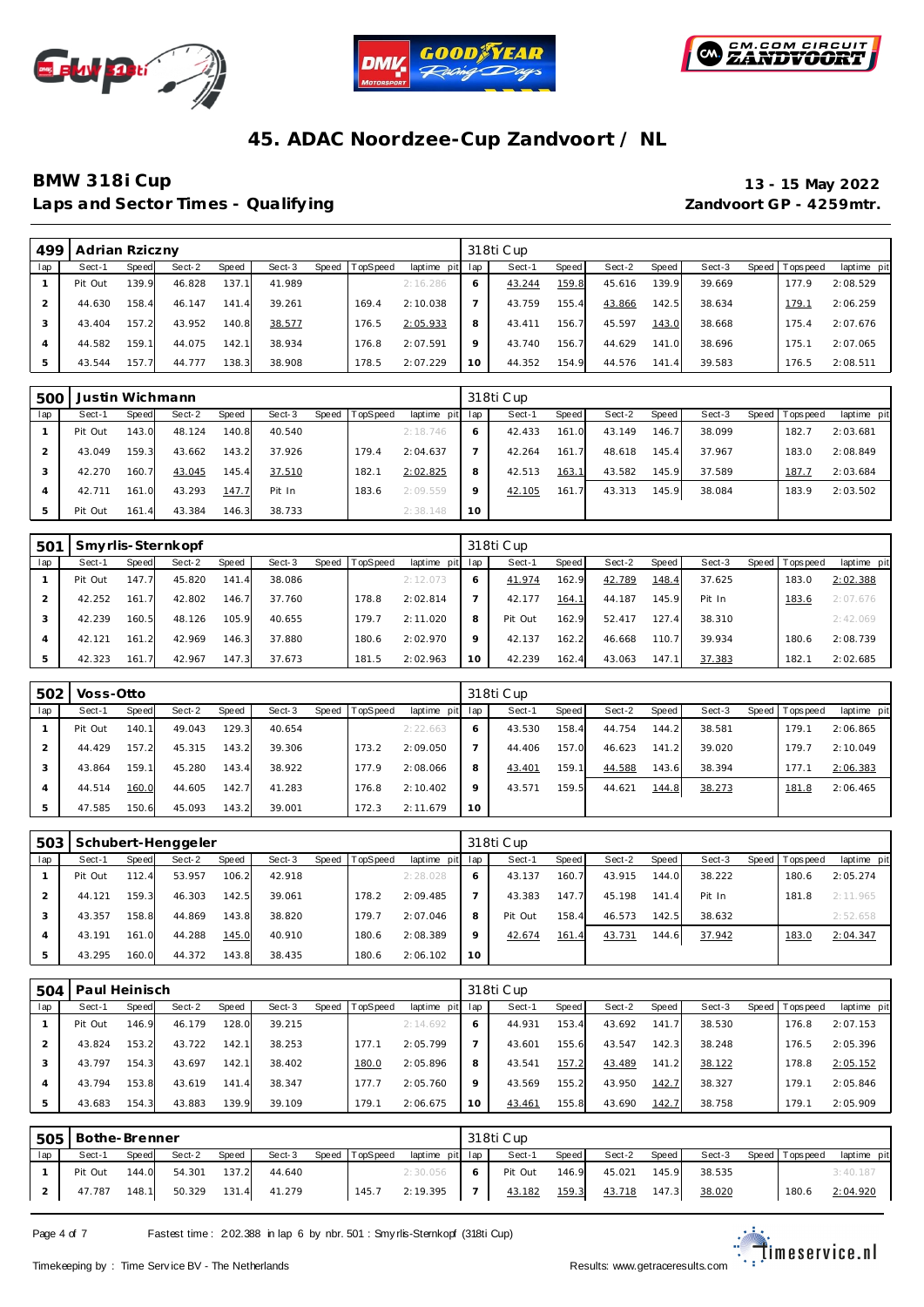





### **BMW 318i Cup 13 - 15 May 2022 Laps and Sector Times - Qualify ing Zandvoort GP - 4259mtr.**

| Laps and Sector Times - Qualifying |
|------------------------------------|
|------------------------------------|

|  | 45.917 152.1 47.875 143.0        | 40.311 | 153.9 | 2:14.103 8 45.597 143.2 44.262 |  |       |        | 146.5 | 39.102       | 184.9 | 2:08.961 |
|--|----------------------------------|--------|-------|--------------------------------|--|-------|--------|-------|--------------|-------|----------|
|  | 46.259 147.7 48.062 143.6        | 40.577 | 158.3 | 2:14.898 9 43.818              |  | 157.2 | 44.300 |       | 147.7 Pit In | 180.0 | 2:13.039 |
|  | 45.071 156.5 47.901 142.5 Pit In |        |       | $159.7$ 2:20.993 10            |  |       |        |       |              |       |          |

| 506 | Geiss-Bodin |       |        |       |        |       |          |                 |         | 318ti Cup |       |        |       |        |       |           |             |
|-----|-------------|-------|--------|-------|--------|-------|----------|-----------------|---------|-----------|-------|--------|-------|--------|-------|-----------|-------------|
| lap | Sect-1      | Speed | Sect-2 | Speed | Sect-3 | Speed | TopSpeed | laptime pit lap |         | Sect-1    | Speed | Sect-2 | Speed | Sect-3 | Speed | Tops peed | laptime pit |
|     | Pit Out     | 145.9 | 48.656 | 128.3 | 40.912 |       |          | 2:19.669        | O       | 42.469    | 158.8 | 42.839 | 144.8 | 37.613 |       | 180.0     | 2:02.921    |
|     | 43.240      | 157.7 | 43.107 | 144.8 | 37.807 |       | 178.5    | 2:04.154        |         | 42.475    | 159.8 | 49.107 | 97.9  | 41.188 |       | 182.7     | 2:12.770    |
|     | 49.507      | 125.0 | 48.617 | 140.3 | 38.513 |       | 147.4    | 2:16.637        | 8       | 42.650    | 158.4 | 42.931 | 143.6 | Pit In |       | 179.1     | 2:13.575    |
| 4   | 42.614      | 159.8 | 46.879 | 64.1  | 44.292 |       | 181.2    | 2:13.785        | $\circ$ | Pit Out   | 144.8 | 46.207 | 129.7 | 39.352 |       |           | 2:58.138    |
| 5   | 42.544      | 158.1 | 42.911 | 144.8 | 37.755 |       | 178.5    | 2:03.210        | 10      |           |       |        |       |        |       |           |             |

| 507 | Theo Oeverhaus |       |        |       |        |       |          |                 |   | 318ti Cup |       |        |       |        |                 |             |
|-----|----------------|-------|--------|-------|--------|-------|----------|-----------------|---|-----------|-------|--------|-------|--------|-----------------|-------------|
| lap | Sect-1         | Speed | Sect-2 | Speed | Sect-3 | Speed | TopSpeed | laptime pit lap |   | Sect-1    | Speed | Sect-2 | Speed | Sect-3 | Speed Tops peed | laptime pit |
|     | Pit Out        | 132.0 | 49.053 | 126.6 | Pit In |       |          | 2:25.620        | 5 | 42.756    | 165.4 | 43.301 | 149.0 | 37.351 | 176.2           | 2:03.408    |
|     | Pit Out        | 163.4 | 50.002 | 139.9 | 40.364 |       |          | 4:05.022        | 6 | 43.290    | 162.2 | 43.671 | 147.9 | 37.470 | 187.7           | 2:04.431    |
|     | 42.717         | 163.1 | 43.144 | 137.6 | 40.041 |       | 181.5    | 2:05.902        |   | 42.113    | 163.9 | 43.453 | 147.9 | 37.414 | 185.2           | 2:02.980    |
|     | 43.206         | 164.4 | 43.186 | 148.4 | 37.489 |       | 168.4    | 2:03.881        | 8 | 42.042    | 164.4 | 43.106 | 137.4 | 37.862 | 185.5           | 2:03.010    |

| 508 |         |                       | Manuel Brinkmann |       |        |       |          |                 |         | 318ti Cup |       |        |       |        |                 |             |
|-----|---------|-----------------------|------------------|-------|--------|-------|----------|-----------------|---------|-----------|-------|--------|-------|--------|-----------------|-------------|
| lap | Sect-1  | Speed                 | Sect-2           | Speed | Sect-3 | Speed | TopSpeed | laptime pit lap |         | Sect-1    | Speed | Sect-2 | Speed | Sect-3 | Speed Tops peed | laptime pit |
|     | Pit Out | 140.6                 | 52.490           | 90.5  | 42.685 |       |          | 2:25.428        | 6       | 42.612    | 162.7 | 44.310 | 147.7 | Pit In | 182.7           | 2:08.642    |
|     | 43.548  | 161.0                 | 45.325           | 144.4 | 38.059 |       | 176.5    | 2:06.932        |         | Pit Out   | 159.3 | 43.765 | 144.8 | 37.909 |                 | 2:59.153    |
|     | 43.580  | 159.11                | 43.826           | 144.6 | 38.085 |       | 181.5    | 2:05.491        | 8       | 42.518    | 161.4 | 43.479 | 146.3 | 37.819 | 182.7           | 2:03.816    |
|     | 42.844  | 161<br>$\overline{4}$ | 43.920           | 144.6 | 38.629 |       | 181.8    | 2:05.393        | $\circ$ | 42.778    | 161.4 | 43.649 | 145.6 | 38.643 | 182.4           | 2:05.070    |
|     | 42.811  | 161                   | 43.471           | 146.7 | 37.810 |       | 180.6    | 2:04.092        | 10      |           |       |        |       |        |                 |             |

| 509 | Julien Rehberg |       |        |       |        |       |                 |                 |         | 318ti Cup |       |        |       |        |                   |             |
|-----|----------------|-------|--------|-------|--------|-------|-----------------|-----------------|---------|-----------|-------|--------|-------|--------|-------------------|-------------|
| lap | Sect-1         | Speed | Sect-2 | Speed | Sect-3 | Speed | <b>TopSpeed</b> | laptime pit lap |         | Sect-1    | Speed | Sect-2 | Speed | Sect-3 | Speed   Tops peed | laptime pit |
|     | Pit Out        | 143.4 | 53.100 | 130.1 | 39.258 |       |                 | 2:21.159        | 6       | 42.073    | 163.1 | 43.238 | 147.9 | 37.590 | 182.7             | 2:02.901    |
|     | 42.732         | 162.4 | 43.804 | 146.9 | 38.283 |       | 179.7           | 2:04.819        |         | 43.080    | 149.2 | 45.928 | 134.7 | 39.639 | 182.7             | 2:08.647    |
|     | 42.191         | 162.9 | 42.950 | 149.2 | 38.162 |       | 182.4           | 2:03.303        | 8       | 42.238    | 161.4 | 43.154 | 145.6 | 38.363 | 183.0             | 2:03.755    |
|     | 42.163         | 166.4 | 43.792 | 149.0 | 39.541 |       | 184.2           | 2:05.496        | $\circ$ | 42.249    | 161.7 | 42.926 | 146.3 | 37.673 | 183.3             | 2:02.848    |
|     | 42.006         | 164.4 | 43.111 | 148.8 | 37.920 |       | 186.5           | 2:03.037        | 10      |           |       |        |       |        |                   |             |

| 510 |         |       | Röhlich-Rehkamp |       |        |       |          |             |     | 318ti Cup |              |        |       |        |                 |             |
|-----|---------|-------|-----------------|-------|--------|-------|----------|-------------|-----|-----------|--------------|--------|-------|--------|-----------------|-------------|
| lap | Sect-1  | Speed | Sect-2          | Speed | Sect-3 | Speed | TopSpeed | laptime pit | lap | Sect-1    | <b>Speed</b> | Sect-2 | Speed | Sect-3 | Speed Tops peed | laptime pit |
|     | Pit Out | 128.1 | 52.105          | 117.5 | 41.855 |       |          | 2:27.243    | 5   | Pit Out   | 157.9        | 46.146 | 132.4 | 40.585 |                 | 3:48.056    |
|     | 45.703  | 156.5 | 47.351          | 143.0 | 39.450 |       | 153.0    | 2:12.504    | 6   | 44.584    | 157.2        | 45.466 | 146.1 | 38.729 | 164.7           | 2:08.779    |
|     | 45.344  | 159.5 | 45.867          | 143.0 | 39.430 |       | 161.4    | 2:10.641    |     | 43.687    | 160.5        | 47.170 | 132.8 | 39.062 | 176.5           | 2:09.919    |
|     | 45.489  | 157.7 | 45.934          | 142.5 | Pit In |       | 162.6    | 2:18.386    | 8   | 43.465    | 160.5        | 44.800 | 145.7 | 39.978 | 182.7           | 2:08.243    |

| 511 | Maik Kraske |       |        |       |        |       |          |             |     | 318ti Cup |       |        |       |        |       |          |             |
|-----|-------------|-------|--------|-------|--------|-------|----------|-------------|-----|-----------|-------|--------|-------|--------|-------|----------|-------------|
| lap | Sect-1      | Speed | Sect-2 | Speed | Sect-3 | Speed | TopSpeed | laptime pit | lap | Sect-1    | Speed | Sect-2 | Speed | Sect-3 | Speed | Topspeed | laptime pit |
|     | Pit Out     | 110.0 | 53.905 | 95.8  | 41.121 |       |          | 2:28.479    | 6   | 42.682    | 162.4 | 43.507 | 146.7 | Pit In |       | 177.4    | 2:11.184    |
|     | 43.410      | 159.5 | 44.051 | 145.6 | 38.468 |       | 177.9    | 2:05.929    |     | Pit Out   | 158.8 | 46.143 | 144.6 | 38.143 |       |          | 2:55.729    |
|     | 42.714      | 161.4 | 43.882 | 145.7 | 38.311 |       | 180.9    | 2:04.907    | 8   | 42.492    | 162.4 | 43.392 | 146.7 | 37.906 |       | 182.4    | 2:03.790    |
| 4   | 42.719      | 160.0 | 43.566 | 146.7 | 38.231 |       | 181.8    | 2:04.516    | 9   | 42.524    | 162.7 | 43.359 | 147.1 | 38.049 |       | 182.4    | 2:03.932    |
| 5   | 42.742      | 162.2 | 43.281 | 146.9 | 37.907 |       | 182.1    | 2:03.930    | 10  |           |       |        |       |        |       |          |             |



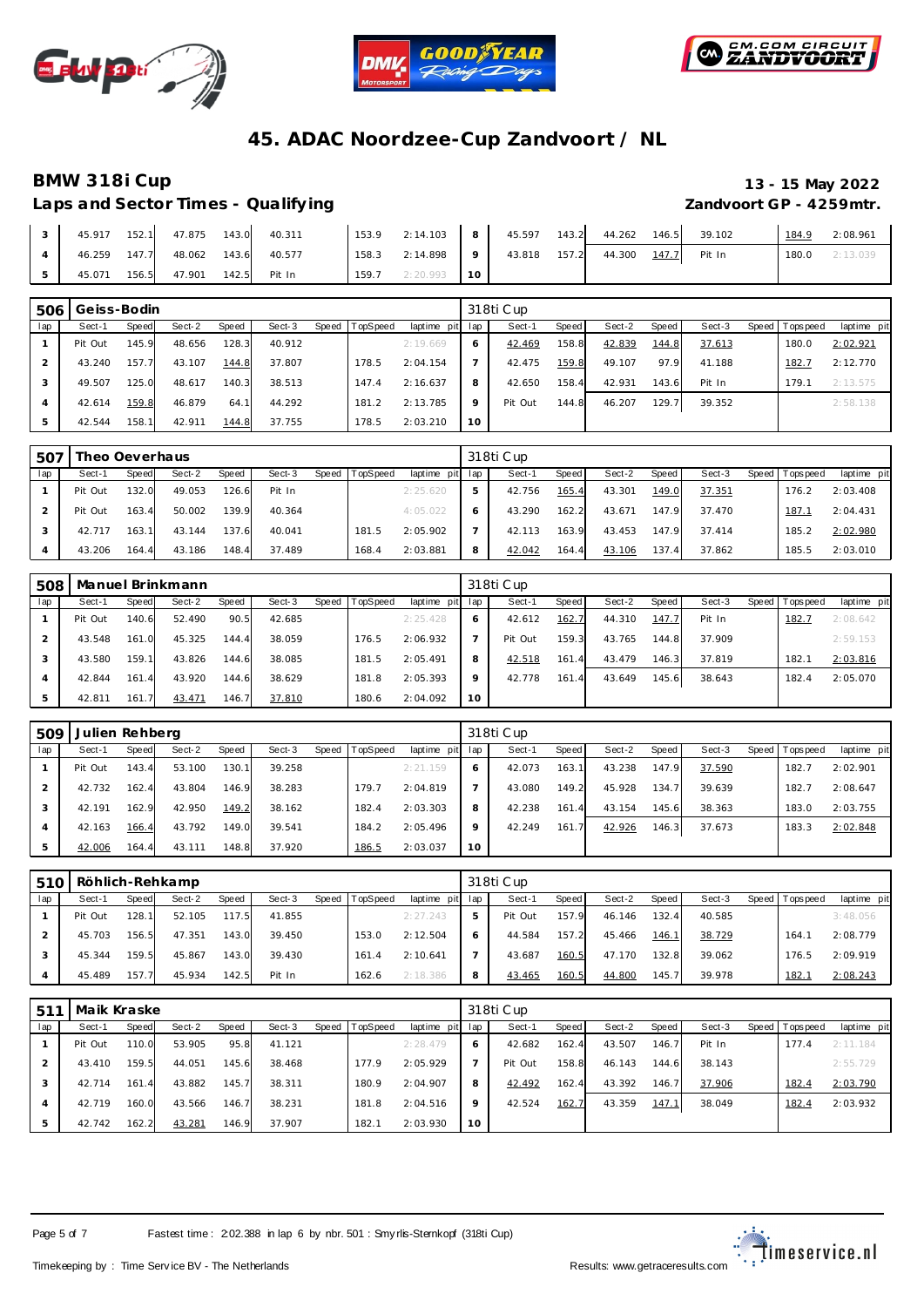





Laps and Sector Times - Qualifying *Laps and Sector Times - Qualifying* **Zandvoort GP - 4259mtr.** 

# **BMW 318i Cup 13 - 15 May 2022**

| 513 |         |       | Johannes Ackermann |       |        |         |                 |                 |         | 318ti Cup |       |        |       |        |                   |             |
|-----|---------|-------|--------------------|-------|--------|---------|-----------------|-----------------|---------|-----------|-------|--------|-------|--------|-------------------|-------------|
| lap | Sect-1  | Speed | Sect-2             | Speed | Sect-3 | Speed 1 | <b>TopSpeed</b> | laptime pit lap |         | Sect-1    | Speed | Sect-2 | Speed | Sect-3 | Speed   Tops peed | laptime pit |
|     | Pit Out | 122.4 | 53.978             | 95.7  | 42.100 |         |                 | 2:28.631        | 6       | 43.633    | 161.4 | 43.943 | 146.9 | 37.965 | 177.7             | 2:05.541    |
|     | 43.956  | 161.0 | 44.276             | 145.9 | 39.858 |         | 177.4           | 2:08.090        |         | 43.415    | 161.2 | 43.849 | 146.9 | 37.891 | 183.3             | 2:05.155    |
|     | 43.846  | 161.7 | 44.462             | 145.7 | 38.450 |         | 184.2           | 2:06.758        | 8       | 43.265    | 161.2 | 43.749 | 147.3 | 38.039 | 183.9             | 2:05.053    |
|     | 43.880  | 161.0 | 43.804             | 146.9 | 38.212 |         | 182.7           | 2:05.896        | $\circ$ | 43.639    | 161.2 | 43.850 | 148.4 | 38.109 | 183.0             | 2:05.598    |
|     | 43.612  | 161.7 | 43.825             | 146.1 | 38.355 |         | 181.8           | 2:05.792        | 10      |           |       |        |       |        |                   |             |

| 514 | Max Rosam |       |        |       |        |       |          |             |         | 318ti Cup |       |        |       |        |                |             |
|-----|-----------|-------|--------|-------|--------|-------|----------|-------------|---------|-----------|-------|--------|-------|--------|----------------|-------------|
| lap | Sect-1    | Speed | Sect-2 | Speed | Sect-3 | Speed | TopSpeed | laptime pit | lap     | Sect-1    | Speed | Sect-2 | Speed | Sect-3 | Speed Topspeed | laptime pit |
|     | Pit Out   | 154.7 | 44.630 | 143.8 | 38.502 |       |          | 2:09.246    | 6       | 42.455    | 158.6 | 42.932 | 142.1 | 37.526 | 179.           | 2:02.913    |
|     | 42.679    | 161.9 | 43.030 | 150.2 | 37.729 |       | 184.2    | 2:03.438    |         | 42.360    |       | 43.571 | 145.6 | 37.712 |                | 2:03.643    |
| 3   | 42.449    | 166.4 | 43.259 | 146.7 | 37.463 |       | 187.1    | 2:03.171    | 8       | 42.403    | 164.9 | 43.420 | 145.2 | 37.492 |                | 2:03.315    |
| 4   | 42.296    | 156.1 | 42.882 | 156.5 | 37.686 |       |          | 2:02.864    | $\circ$ | 42.436    | 163.9 | 43.435 | 145.6 | 38.103 |                | 2:03.974    |
| 5   | 43.111    | 149.6 | 53.886 | 65.   | 44.661 |       |          | 2:21.658    | 10      | 42.596    | 160.2 | 43.434 | 144.4 | Pit In | 181.2          | 2:09.138    |

| 515 | Marc Krombach |       |        |       |        |       |          |                 |         | 318ti Cup |       |        |       |        |       |           |             |
|-----|---------------|-------|--------|-------|--------|-------|----------|-----------------|---------|-----------|-------|--------|-------|--------|-------|-----------|-------------|
| lap | Sect-1        | Speed | Sect-2 | Speed | Sect-3 | Speed | TopSpeed | laptime pit lap |         | Sect-1    | Speed | Sect-2 | Speed | Sect-3 | Speed | Tops peed | laptime pit |
|     | Pit Out       | 117.3 | 53.942 | 100.4 | 42.197 |       |          | 2:29.874        |         | 44.141    | 157.4 | 45.330 | 142.1 | 38.779 |       | 177.9     | 2:08.250    |
|     | 44.311        | 158.1 | 45.844 | 140.4 | 39.112 |       | 178.8    | 2:09.267        |         | 44.331    | 149.6 | 49.465 | 140.6 | 39.357 |       | 177.9     | 2:13.153    |
|     | 44.318        | 159.5 | 46.012 | 142.7 | 39.811 |       | 178.5    | 2:10.141        | 8       | 44.107    | 157.9 | 44.825 | 141.9 | 38.727 |       | 177.1     | 2:07.659    |
|     | 44.430        | 158.6 | 45.131 | 142.9 | 39.448 |       | 177.1    | 2:09.009        | $\circ$ | 50.103    | 132.7 | 52.736 | 106.0 | Pit In |       | 139.2     | 2:34.506    |
| 5   | 44.283        | 158.1 | 45.477 | 141.9 | 38.923 |       | 177.9    | 2:08.683        | 10      |           |       |        |       |        |       |           |             |

| 516 | Schaper-Kaul |       |        |       |        |       |                 |             |         | 318ti Cup |              |        |       |        |                   |             |
|-----|--------------|-------|--------|-------|--------|-------|-----------------|-------------|---------|-----------|--------------|--------|-------|--------|-------------------|-------------|
| lap | Sect-1       | Speed | Sect-2 | Speed | Sect-3 | Speed | <b>TopSpeed</b> | laptime pit | lap     | Sect-1    | <b>Speed</b> | Sect-2 | Speed | Sect-3 | Speed   Tops peed | laptime pit |
|     | Pit Out      | 151.3 | 46.261 | 136.4 | 42.737 |       |                 | 2:17.548    | 6       | 43.135    | 159.5        | 43.618 | 145.2 | 38.024 | 181.5             | 2:04.777    |
|     | 44.148       | 159.5 | 44.061 | 145.0 | 38.566 |       | 177.1           | 2:06.775    |         | 43.232    | 160.2        | 43.236 | 146.3 | 37.974 | 180.9             | 2:04.442    |
|     | 43.515       | 161.0 | 43.821 | 147.9 | 44.272 |       | 181.8           | 2:11.608    | 8       | 42.816    | 161.0        | 43.129 | 146.7 | 37.800 | 182.7             | 2:03.745    |
| 4   | 43.380       | 160.5 | 44.716 | 145.0 | 39.650 |       | 179.7           | 2:07.746    | $\circ$ | 43.032    | 159.3        | 43.513 | 145.7 | Pit In | 184.2             | 2:09.845    |
| 5   | 43.242       | 161.0 | 44.514 | 146.7 | 38.228 |       | 181.2           | 2:05.984    | 10      |           |              |        |       |        |                   |             |

| 517 | Urgatz-Cerny |              |        |       |        |       |          |             |         | 318ti Cup |       |        |       |        |                  |             |
|-----|--------------|--------------|--------|-------|--------|-------|----------|-------------|---------|-----------|-------|--------|-------|--------|------------------|-------------|
| lap | Sect-1       | <b>Speed</b> | Sect-2 | Speed | Sect-3 | Speed | TopSpeed | laptime pit | lap     | Sect-1    | Speed | Sect-2 | Speed | Sect-3 | Speed   Topspeed | laptime pit |
|     | Pit Out      | 143.8        | 46.258 | 137.8 | 38.213 |       |          | 2:11.751    | 6       | 42.044    | 166.4 | 43.176 | 150.0 | 37.344 | 184.2            | 2:02.564    |
|     | 42.524       | 164.11       | 43.122 | 147.3 | 38.350 |       | 183.9    | 2:03.996    |         | 45.245    | 165.4 | 45.801 | 146.9 | Pit In | 170.5            | 2:13.322    |
|     | 42.274       | 165.4        | 43.084 | 149.2 | 37.479 |       | 185.2    | 2:02.837    | 8       | Pit Out   | 159.3 | 43.233 | 148.8 | 37.811 |                  | 2:52.148    |
| 4   | 42.223       | 163.6        | 42.874 | 148.8 | 37.709 |       | 189.7    | 2:02.806    | $\circ$ | 41.768    | 165.6 | 44.350 | 146.9 | Pit In | 187.7            | 2:10.998    |
| 5   | 44.576       | 154.11       | 43.620 | 137.9 | 38.374 |       | 185.8    | 2:06.570    | 10      |           |       |        |       |        |                  |             |

| 518 | Hahne-Waibel |       |        |       |        |       |          |                 |         | 318ti Cup |       |        |       |        |       |                  |              |
|-----|--------------|-------|--------|-------|--------|-------|----------|-----------------|---------|-----------|-------|--------|-------|--------|-------|------------------|--------------|
| lap | Sect-1       | Speed | Sect-2 | Speed | Sect-3 | Speed | TopSpeed | laptime pit lap |         | Sect-1    | Speed | Sect-2 | Speed | Sect-3 | Speed | <b>Tops peed</b> | laptime pit  |
|     | Pit Out      | 130.4 | 50.475 | 104.0 | 41.274 |       |          | 2:22.769        |         | 43.734    | 159.3 | 44.097 | 145.0 | 38.610 |       | 181.8            | $2.06.441$ D |
|     | 44.001       | 154.9 | 46.600 | 141.4 | 39.363 |       | 176.5    | 2:09.964        |         | 43.682    | 157.7 | 45.718 | 145.0 | Pit In |       | 180.6            | 2:13.171     |
|     | 43.538       | 158.8 | 44.770 | 144.2 | 39.444 |       | 180.6    | 2:07.752        | 8       | Pit Out   | 131.9 | 46.504 | 142.5 | 39.284 |       |                  | 3:34.776     |
| 4   | 43.533       | 159.5 | 44.520 | 143.8 | 39.246 |       | 180.3    | 2:07.299        | $\circ$ | 44.018    | 160.2 | 44.577 | 144.8 | 38.854 |       | 177.1            | 2:07.449     |
| 5   | 43.868       | 160.0 | 45.387 | 137.8 | 39.380 |       | 183.0    | 2:08.635        | 10      |           |       |        |       |        |       |                  |              |

| 519 | Platow-Stutzke |       |        |       |        |       |          |                 |     | 318ti Cup |       |        |         |        |                 |             |
|-----|----------------|-------|--------|-------|--------|-------|----------|-----------------|-----|-----------|-------|--------|---------|--------|-----------------|-------------|
| lap | Sect-1         | Speed | Sect-2 | Speed | Sect-3 | Speed | TopSpeed | laptime pit lap |     | Sect-1    | Speed | Sect-2 | Speed I | Sect-3 | Speed Tops peed | laptime pit |
|     | Pit Out        | 131.9 | 50.182 | 128.3 | 40.371 |       |          | 2:21.770        |     | 43.177    | 160.5 | 43.834 | 145.6   | 38.652 | 181.5           | 2:05.663    |
|     | 43.801         | 149.4 | 45.905 | 142.9 | 38.568 |       | 179.1    | 2:08.274        |     | 45.367    | 150.2 | 45.674 | 140.8   | 38.644 | 148.2           | 2:09.685    |
|     | 42.879         | 162.2 | 44.327 | 145.0 | 38.096 |       | 179.7    | 2:05.302        | - 8 | 45.751    | 156.1 | 44.905 | 142.3   | 38.602 | 181.8           | 2:09.258    |

Page 6 of 7 Fastest time : 202.388 in lap 6 by nbr. 501 : Smy rlis-Sternkopf (318ti Cup)